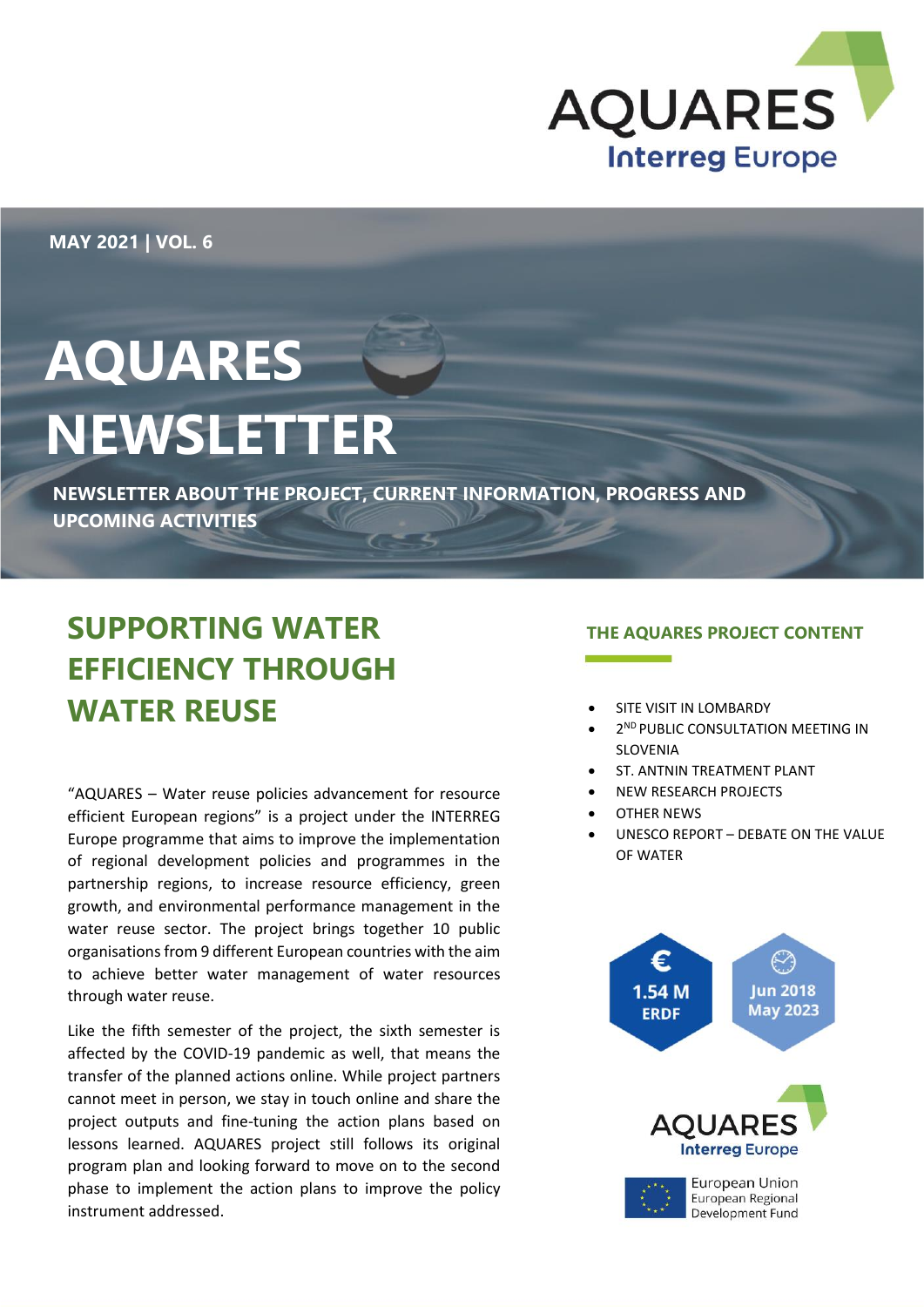# **NEWS**

### **SITE VISIT OF LOMBADY FOUNDATION FOR THE ENVIRONMENT**

Lombardy Foundation for the Environment (FLAwww.flanet.org), the Italian partner of AQUARES Interreg, has organized its Site Visit, in the morning of 25th March 2021 (10.00-12.00). Despite the event was held virtually (due to Covid-19 pandemic) through video and experts' presentations, the Site Visit was successful and hosted 62 participants.

At the event, FLA presented two of the five Good Practices identified during the First Phase of the project, thanks to the collaboration with MM Spa (www.mmspa.eu), the company in charge of them.

MM Spa is a multi-service company and a strategic partner in the development and management of water services for the city of Milan. It serves a population of approximately 2 million people, including residents and city users, providing the also the services of management of the city sewer system and treatment of wastewater also through two large WWTPs.

#### **WWTP of Milano San Rocco**

#### <https://www.youtube.com/watch?v=WIumxrpRD90>



Milano San Rocco WWTP handles 40% of wastewater of the city of Milan and a part of the discharge of the municipality of Settimo Milanese (population equivalent of 1,050,000). It is located south of Milan, in a protected agricultural estate. The plant discharge directly in the river Lambro Meridionale and in the waterbodies connected to the irrigation network, Roggia Pizzabrasa and Roggia Carlesca, during the peak months.

The WWTP contribute to the purification of wastewater showing that a solution for improving urban water management is feasible and can also be at the cutting edge: treated water from the WWTP of Milano San Rocco not only significantly exceeds the requirements of current regulations but is also in line with foreseeable legislative changes. The water quality level is perfectly compatible with the agricultural practices and encourage the farmers not to adopt more traditional water sources, as drinking water or groundwater.

#### **WWTP of Milano Nosedo**

<https://www.youtube.com/watch?v=uqhJTvbx0b4>



WWTP of Milano-Nosedo is one of the largest European water processing sites. It treats 50% of sewage of Milan, particularly those coming from the central and eastern area of the city. The WWTP is able to treat about 150,000,000 m3/year of wastewater which is then given back to hydrographic system (Roggia Vettabbia) and reused for irrigation.

The wastewater used to irrigate the rural areas is a precious resource for agriculture, also from the circular economy viewpoint. The WWTP is indeed a great example of reduction of water demand from conventional sources and efficient use of water resource, even across sectors.

Nosedo WWTP is able to valorize the historical heritage: the existence of a very old network of irrigation canals that dates to the Middle Ages when wastewater was collected by Roggia Vettabbia. Between Milan and Melegnano, Vettabbia water was used for agricultural meadows in order to biologically remove organic pollutants and at the same time fertilize terrains (they were able to boost cattle breeding). Indeed, monks from Chiaravalle and Viboldone Abbeys are thought to be the founders of agricultural reuse of Vettabbia waters since 1200 d.c. and now the area is called the "Monks valley trail".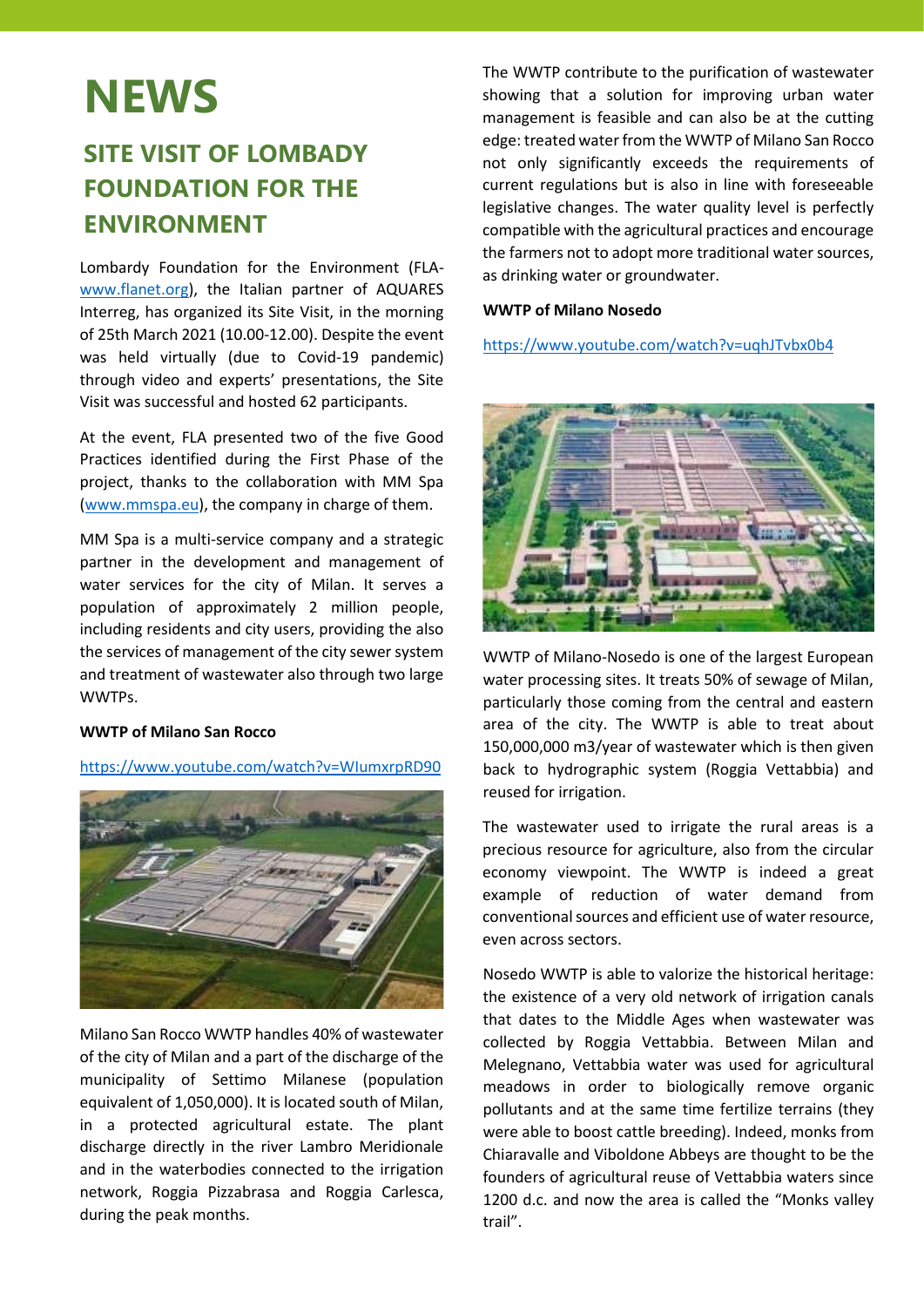### **2 ND PUBLIC CONSULTATION MEETING ON WATER REUSE | SLOVENIA**

On January 19, 2021 Municipality of Trebnje organised a second public consultation meeting about water reuse in Slovenia. This time, the meeting was hosted online. There were four inspiring presentations followed by fruitful discussion. The meeting was opened by major of Trebnje, Alojzij Kastelic and project coordinator Sara Uhan who delivered some insights from AQUARES workflow.

Firstly, Dr. Marina Pintar from Biotechnical faculty, University of Ljubljana delivered presentation Challenges of using reclaimed water for irrigation in agriculture. Irrigation in agriculture is very complex and a special attention is needed, because watering affects quality of soil, groundwater, irrigation infrastructure, the appearance of the fruit/vegetable and human health. In the second session, Vane Urh from the Regional Development Centre Novo mesto delivered the presentation with a title Water reuse from the perspective of the regional planning – challenges of the South-East Slovenia in the next decades delivered by. He gave a little bit of socio-economic characteristics of the region and especially Municipality of Trebnje (growing population, growing industry, also growing demands for water) and how can Development Centre Novo mesto mediate communication between policy makers on national and local level.



The third presentation about regulation of the water reuse in Europe and its implementations in Slovenia was delivered by Lara Flis from Ministry of Environment and Spatial Planning. In discussion, the need for a detailed guideline for water reuse and monitoring standards in Slovenia was emphasized as well as potential of grey water and blue-green infrastructure.

Third theme was covered by the representors of the company Limnos, Martin Vrhovšek and Urša Brodnik. The company is specialized in constructed wetlands, co-natural sanitation of landfills and different sewage sludge treatments. They presented nature-based solutions for the protection of the surface water bodies. This topic is very relevant for Municipality of Trebnje. During discussion, we discussed about possibility for the implementation of constructed wetland for stormwater and urban river Temenica with combination of co-natural sanitation of landfills.

### **ST. ANTNIN TREATMENT PLANT | MALTA**

*A Eur 9 million project at the Sant'Antnin plant will allow farmers to dispose of farm waste in a more sustainable way, which will in turn lead to an increase in the production of New Water*.

Thanks to the investment carried out, farmers will soon be able to transport farm waste which will Be treated at the Sant' Antnin plant, elevating the pressure from the urban sewerage infrastructure. For the past 20 years, untreated farm wase was dumped into the Water Services Corporation's sewage system, to the detriment of sewage plants that are not built to handle such type of waste.

Ahead of the opening of the new treatment facility, Minister Miriam Dalli, Minister Anton Refalo, Parliamentary Secretary for the European Funds Stefan Zrinzo Azzopardi and WSC CEO Ivan Falzon visited the plant. Mr. Falzon explained how the success of the New Water experience in the north of the country is being now replicated in the south, where the preparations and the infrastructural works have been more complex.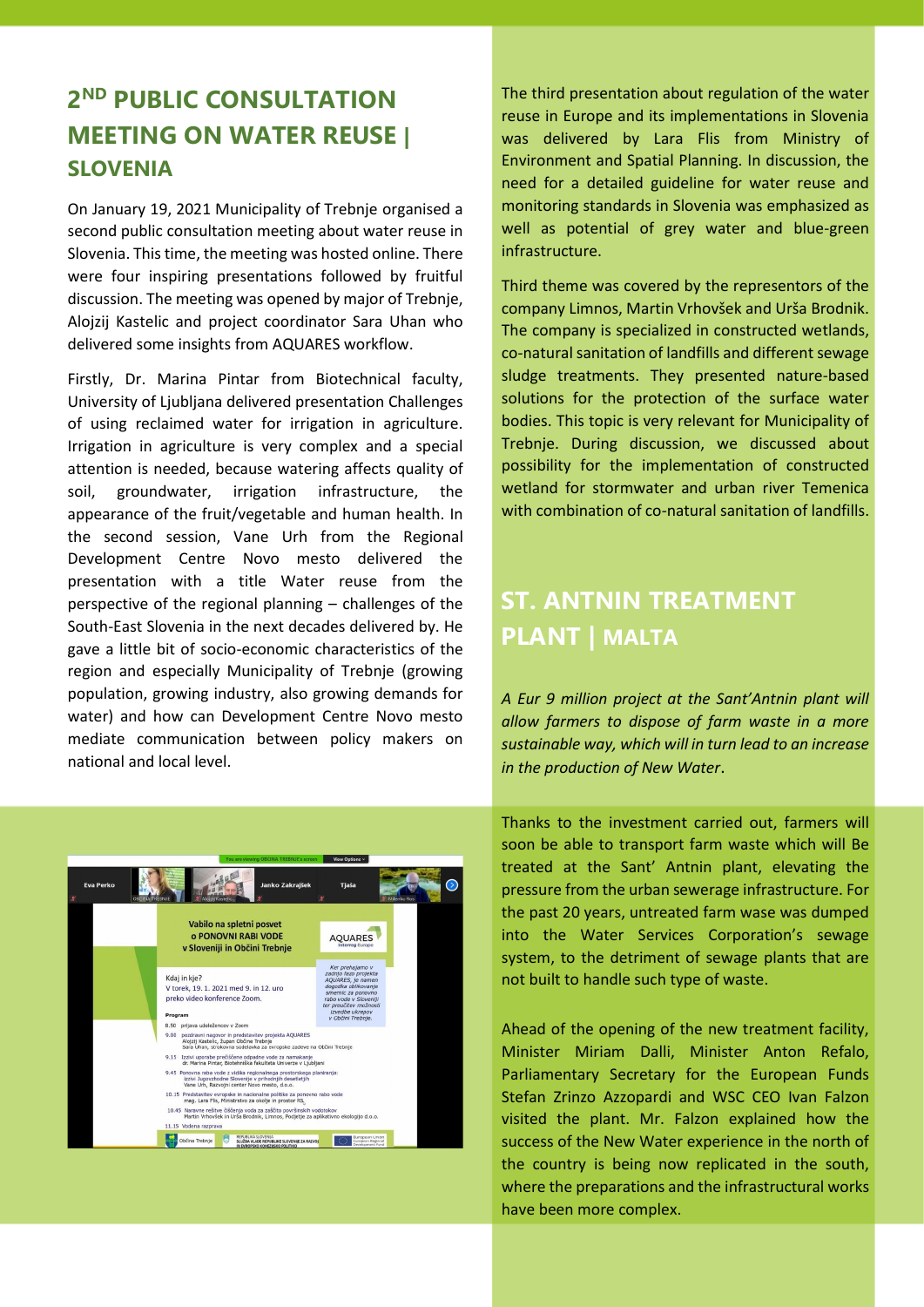The Minister for Energy, Enterprise and Sustainable Development, Hon. Miriam Dalli, explained that "with this investment, we are addressing two areas: treating farm waste and the production of New Water. Following talks between the Government, the WSC and the Ministry for Agriculture, Eur 2.4 million were invested in new equipment that offers farmers with an alternative method for farm waste disposal."

Minister Anton Refalo said that "the WSC has invested in special machinery to help in the process of treating the slurry that the livestock breeder would have brought from his farm, while the Government Agricultural Bioresources Agency has invested in three mobile units that will operate on farms. All this has happened with the continuous collaboration of the relative cooperatives as well.

### **OBJECTIVES:**

- The new plant will treat farm waste before it arrives at the Ta' Barkat WWTP, separating the effluent between solids and liquids. This process will allow the sewage purification plant at Ta' Barkat to produce more New Water as the load diminishes.
- This new process will drastically reduce the load on sewage treatment plants. Whilst safeguarding the infrastructure. Operations at Ta' Barkat WWTP will be drastically improved, allowing an increase in the production of New Water.
- Upon completion of the new WWTP and when fully operational, the production capacity of New Water will increase from 0.73 million  $m^3$  to 1.5 million  $m^3$ , all of which will be distributed with the agricultural sector.



**Source:** <http://www.wsc.com.mt/st-antnin-treatment-plant/>

## **NEW RESEARCH PROJECT LAUNCHED | Reuse of filter rinse water from groundwater treatment to secure drinking water supply**

OOWV is participating in the **FITWAS** project, which was launched in February 2021. The project duration will be three years. The total budget is €1.5 million, of which €1.1 million is funding from the German Federal Ministry of Education and Research. Six partners cooperate in this project: water suppliers, technology specialists (SMEs) and research institutions. The project is coordinated by the DVGW research center TUHH, Hamburg.



In Germany, filter rinse waters currently account for between 1% and 4% of the elevated groundwater. These filter rinsing waters, which contain iron and manganese, are currently generally disposed of as wastewater. Due to the increased demand for drinking water, the recovery of filter rinse water is of interest. The relevance of this research is high, since 60 % of the German drinking water is produced from groundwater, usually conventional sand filtration is one of the treatment steps.

By reusing filter rinse water from groundwater treatment, the availability of drinking water should thus be increased and the recycling potential of the filter sludge raised.

The project involves process development for the recycling of filter rinse water and the utilization of filter sludge by means of membrane filtration. Energy consumption and operational stability will also be investigated.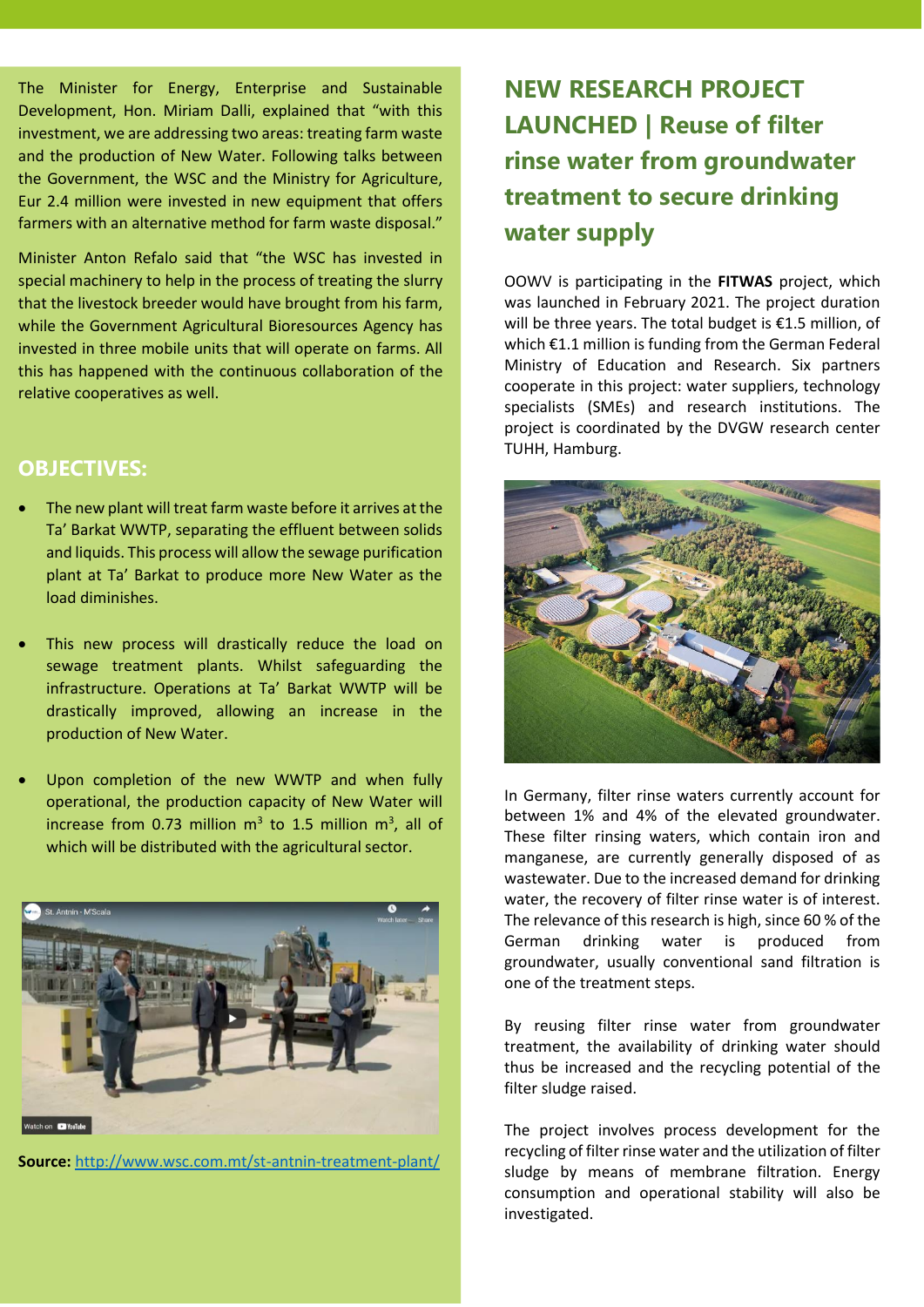**F-IEA has been invited to participate as Advisory of the project SMARTLAGOON under the H2020 European Research and Innovation** 



The San Antonio University Foundation (UCAM) on behalf of the SMARTLAGOON Consortium invites the Euromediterranean Water Institute Foundation to participate as a member in this committee from February  $1<sup>st</sup>$  of 2021 until December 31 $<sup>st</sup>$  of 2024, with the objective</sup> to become a member of the Advisory Board a high-level group of experts appointed in the research area of the project.

The SMARTLAGOON project aims at developing crosscutting and green technology for modelling and predicting socio-environmental processes across different temporal and spatial scales. This will be achieved through a digital twin strategy that allows researchers, stakeholders and policymakers to collect data more cost-effectively, and to create more precise models and predictions to support better decision making.

As a case study, this project uses the Mar Menor Lagoon (Murcia, Spain), whose ecosystem supports a great variety of human activities encompassing tourism, agriculture, fishing, and mining that have led to its deterioration.

The Advisory Board is established to ensure the external monitoring of the project progress and to provide expert supervision and assessment to the project members regarding the work packages implementation.

This monitoring body will also participate in the project exploitation strategy by supporting the efforts of the consortium in terms of capitalization of the outcomes and milestones to guarantee the transferability of the project results in policymaking and improving processes for the benefit of the European programme countries as well as all partner and associated countries within the European Research and Innovation Programme.

**The AQUARES project presented at the meeting of the Environmental Advisory Council of the Ministry of Environmental Protection and Regional Development**

On November 3, 2020, the representatives of the Baltic Coasts Association presented the AQUARES project at the meeting of the Environmental Advisory Council of the Ministry of Environmental Protection and Regional Development, during which they discussed the key areas identified in the project to promote sustainable and reusable water resources in Latvia.

The AQUARES project is approaching the end of its first Phase and each Partner country is developing an action plan to integrate the exchange of experiences into regional policy. In the case of Latvia, the action plan will be developed and based on the policy document - Operational Program "Growth and Employment", priority axis - 5. Environmental protection and resource efficiency.

Given that the new environmental policy guidelines until 2027, are currently under development, criteria for setting priority measures, for assessing funding priority, for estimating costs is important to identify the best solutions and areas for promoting the implementation of water reuse policies, technologies and innovations in Latvia.

Possible directions of action of the Latvian region action plan were discussed:

- 1. Necessary research on:
	- $\checkmark$  use of water resources in Latvia industries, specificalities, treatments, costs
	- $\checkmark$  water reuse potential
- 2. Promotion of cooperation between institutions
- 3. Reuse of rainwater
- 4. Reuse of drainage runoff



 **[Source](:http:/baltijaskrasti.lv/blog/projekti/aquares/aquares-piedalas-vides-konsultativas-padomes-sede/)**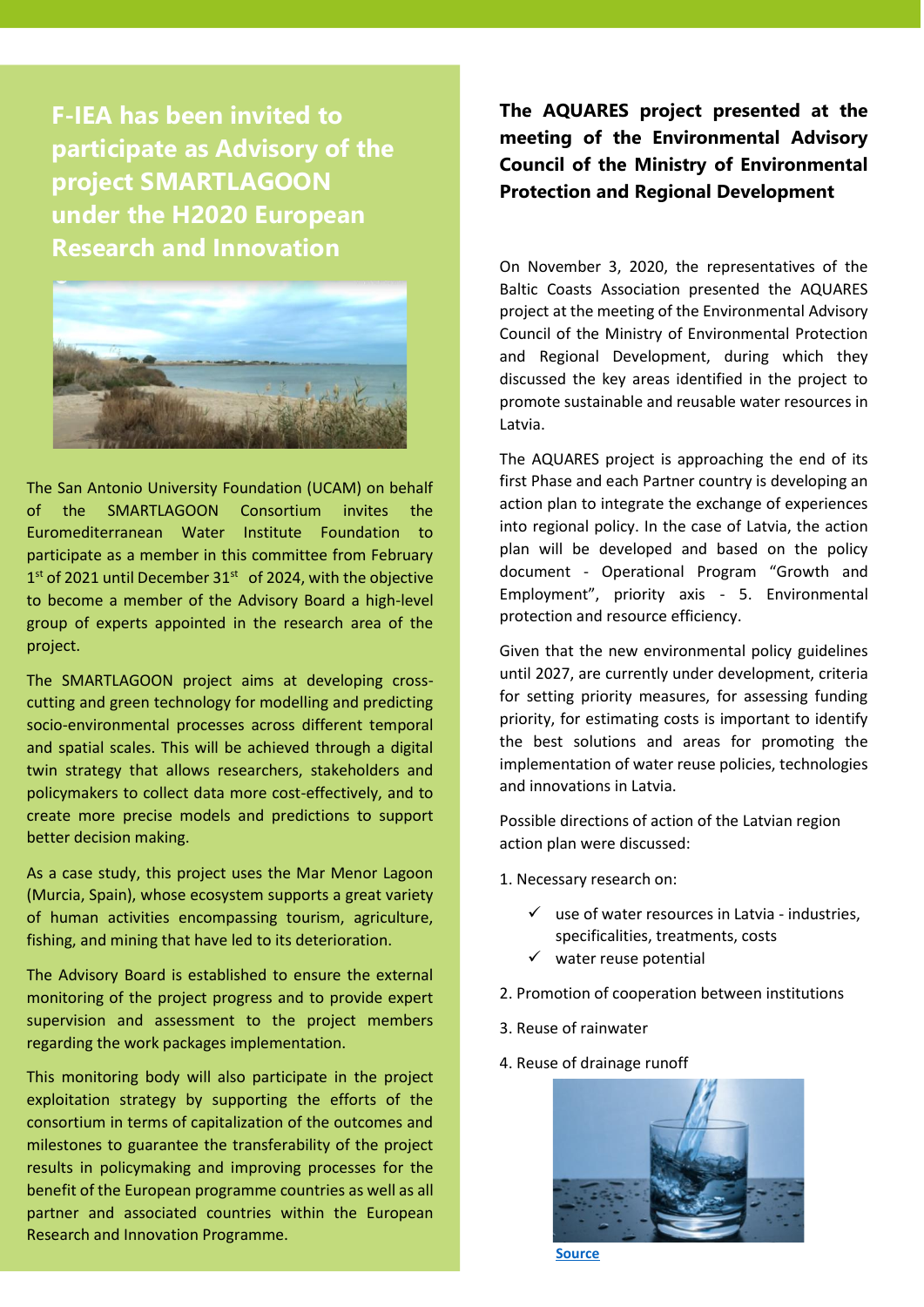# **New Water Supply Network Extension within the North of Malta**

**The Water Services Corporation is currently extending it's network of highly treated waste water – New Water.** 

The Water Services Corporation has embarked on a network extension campaign for the provision of New Water supply with the aim to reach more farmers with this alternate water resource.

Since the launch of the New Water initiative, hundreds of farmers registered for this new water resource that guarantees a low salinity index which is suitable for the efficient cultivation of crops, whilst also extending their shelf-life. Through the same initiative, groundwater qualitative and quantitative pressures have been reduced, even though the recent periods of belowaverage annual rainfall.

The investment for the new network extension is being co-funded by the European Union's Cohesion Fund, with a total investment cost of Eur 2 million. Through this extension, more farmers located towards the northern part of Malta and it's sister island, Gozo, will have an easier access to this water resource through the designated automated water dispensing system developed by the WSC.

During a site visit organized on the 25<sup>th</sup> January 2021, the CEO of the Water Services Corporation, said that New Water is acting as the lifeline for the agricultural sector within this region of the country. Present during the site visit, the Minister for Energy, Enterprise and Sustainability, Hon. Miriam Dalli said that the Maltese Government is committed to make New Water more accessible with farmers so that it can be used for irrigation.



**Source:** [Water Services Corporation](http://www.wsc.com.mt/tkabbir-tan-network-tan-new-water-fit-tramuntana-ta-malta/)

In fact, this investment will lead to a larger network of farmers using this water resource, enabling them to cultivate more fruits and vegetables throughout the year.

The investment will see the installation of an additional 6 kilometer pipeline network installed, together with 51 automated water dispensing units. As such, it is being estimated that in the coming future, 700 registered farmers will be using this water resource within the northern part of Malta and another 420 within Gozo.

# **Enhancing policy solutions for water reuse, wastewater ground water pollution**

### **Community brainstorming – INTERREG EUROPE Policy Learning Platform**

Baltic Coasts was invited to attend the online Community brainstorming "**Enhancing policy solutions for water reuse, wastewater and ground water pollution**" organized by the INTERREG EUROPE Policy Platform. Several AQUARES good practices were selected indeed and presented during the online event which was attended by 24 participants from 7 different Interreg Europe projects as well as from the EUROCITIES working group on water.



The event represented a great networking and experience sharing opportunities on the specific identified topic. After an introduction on the recommendations included in the forthcoming policy brief on Sustainable water management in the circular economy, 17 flash presentations were given by participants to present policy solutions on water management across three different thematic blocks. Presentations are available [here.](https://www.interregeurope.eu/fileadmin/user_upload/plp_uploads/Online_discussions/Community_Brainstorming_on_Enhancing_policy_solutions_for_water_reuse__waste_water_and_ground_water_pollution.pdf)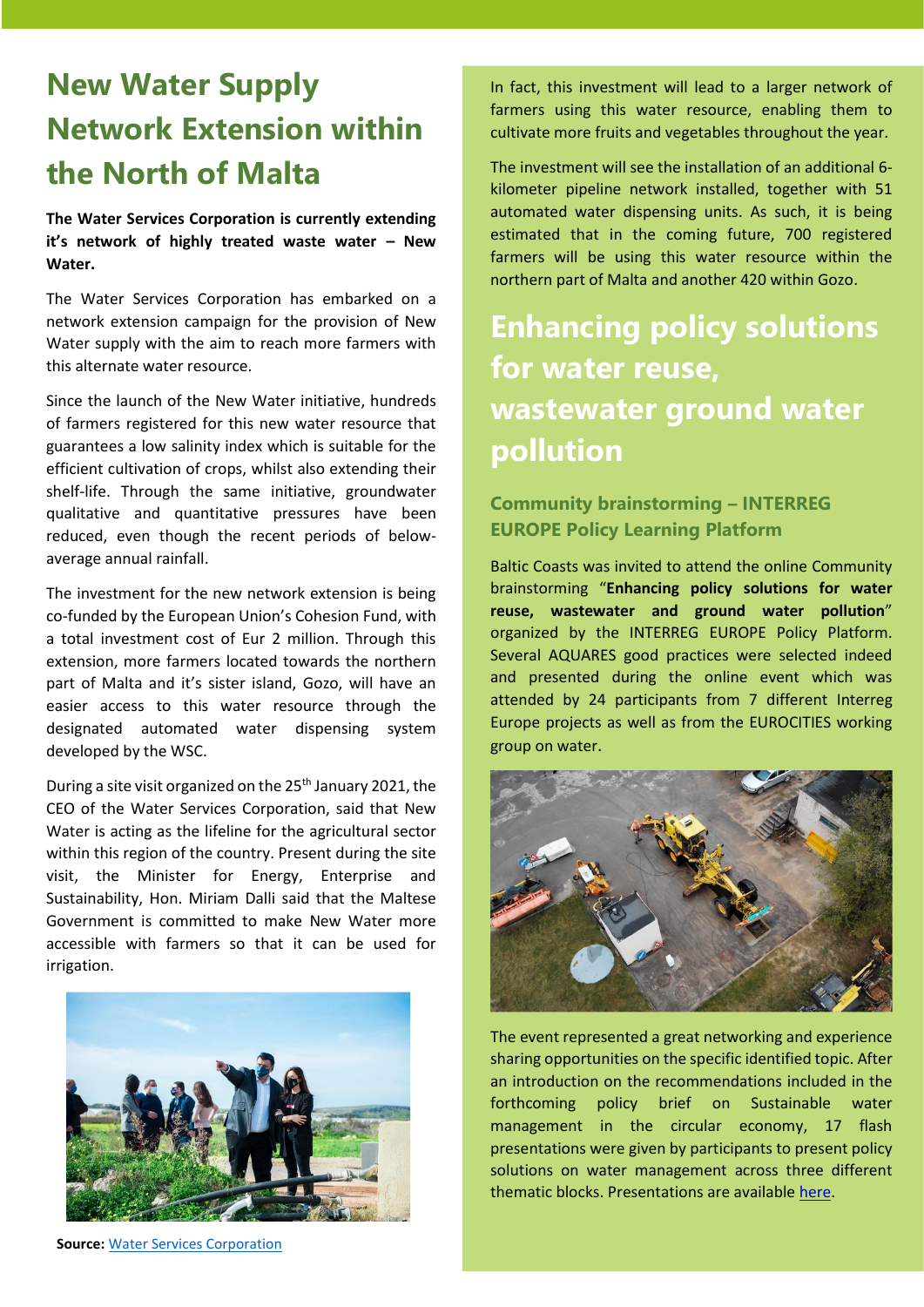Baltic Coasts presented the Latvian good practices "[Rainwater reuse for service vehicle washing](https://www.interregeurope.eu/policylearning/good-practices/item/3759/rainwater-reuse-for-service-vehicle-washing/)" as a good policy solution on water reuse.

The majority of participants agreed that vehicle washing is cost-effective and easy to implement. The good practice was presented in more detailed in the previous project newsletter. Since then a video has been developed where the developer explains the main reasons behind this simple and very effective idea and the steps through which the project was implemented. The video was highly appreciated by Latvian and partner stakeholders and also by the Interreg Europe Joint secretariat.

The video is available **[here.](https://www.youtube.com/watch?v=T5UZfTUnRQM&t=3s)**

# **OTHER NEWS**

### **Opportunities for Local Cooperation and Involvement in Sustainable Surface Water Management | Virtual event**

On 4 March 2021 4 regional webinars in 4 river basin districts, were organized by the LIFE GoodWater IP project, gathering more than 200 participants, representing local governments, associations, alliances, farms and local communities from all over Latvia. The webinar "Opportunities for Local Cooperation and Involvement in Sustainable Surface Water Management" was a great opportunity to attend comprehensive expert presentations, to get involve in active discussions, to make questions and receive explanatory answers.

The aim of this informative event was to present the project on one hand, but also to inform interested stakeholders about the opportunity to submit their ideas in order to receive targeted financial support to tackle the problem of water pollution in their municipality with low-cost initiatives and measures.

The project managers Linda Fībiga and Jānis Šire from the Latvian Environment, Geology and Meteorology Center LVĢMC presented the project's main activities and goals to participants, with special emphasis on surface water quality in each river basin district.

An overview of the completed and current researches undergone in several project's demonstration sites was also given.

The second part of the webinar was dedicated to awareness raising, encouraging citizens to cooperate in the long-term sustainable management of water bodies, such as rivers and lakes, as public involvement and cooperation are very important to achieve the project objectives.



The active discussion that followed the presentations proved people care about what happens to the rivers and lakes near them and are willing to gain more information and to get involved taking direct actions to contribute to sustainable water management.

The project team hopes to receive interesting and innovative ideas for the grant competition and is very pleased with the interest and willingness of the participants to take the opportunity to work together and implement various initiatives to improve the status of surface water resources.

**Source:** [https://goodwater.lv/vebinaros-par-grantu](https://goodwater.lv/vebinaros-par-grantu-programmu-informejam-vairak-ka-200-dalibniekus-no-visas-latvijas/)[programmu-informejam-vairak-ka-200-dalibniekus-no](https://goodwater.lv/vebinaros-par-grantu-programmu-informejam-vairak-ka-200-dalibniekus-no-visas-latvijas/)[visas-latvijas/](https://goodwater.lv/vebinaros-par-grantu-programmu-informejam-vairak-ka-200-dalibniekus-no-visas-latvijas/)

### **The Value of Water | Debate on the UNESCO report**

Floods and droughts can affect anyone, so it is crucial to develop a sense of responsibility for preserving the Earth's water resources. Their value was the subject of a UNESCO report, which had its simultaneous premiere around the world. The national online event on March 22 was organized by the Polish Academy of Sciences.

"In December 1992, the United Nations General Assembly established March 22 as World Water Day. The celebration began in 1994. Every year the theme of the World Water Day was different and always connected with the preparation of a report made available to the world by UNESCO.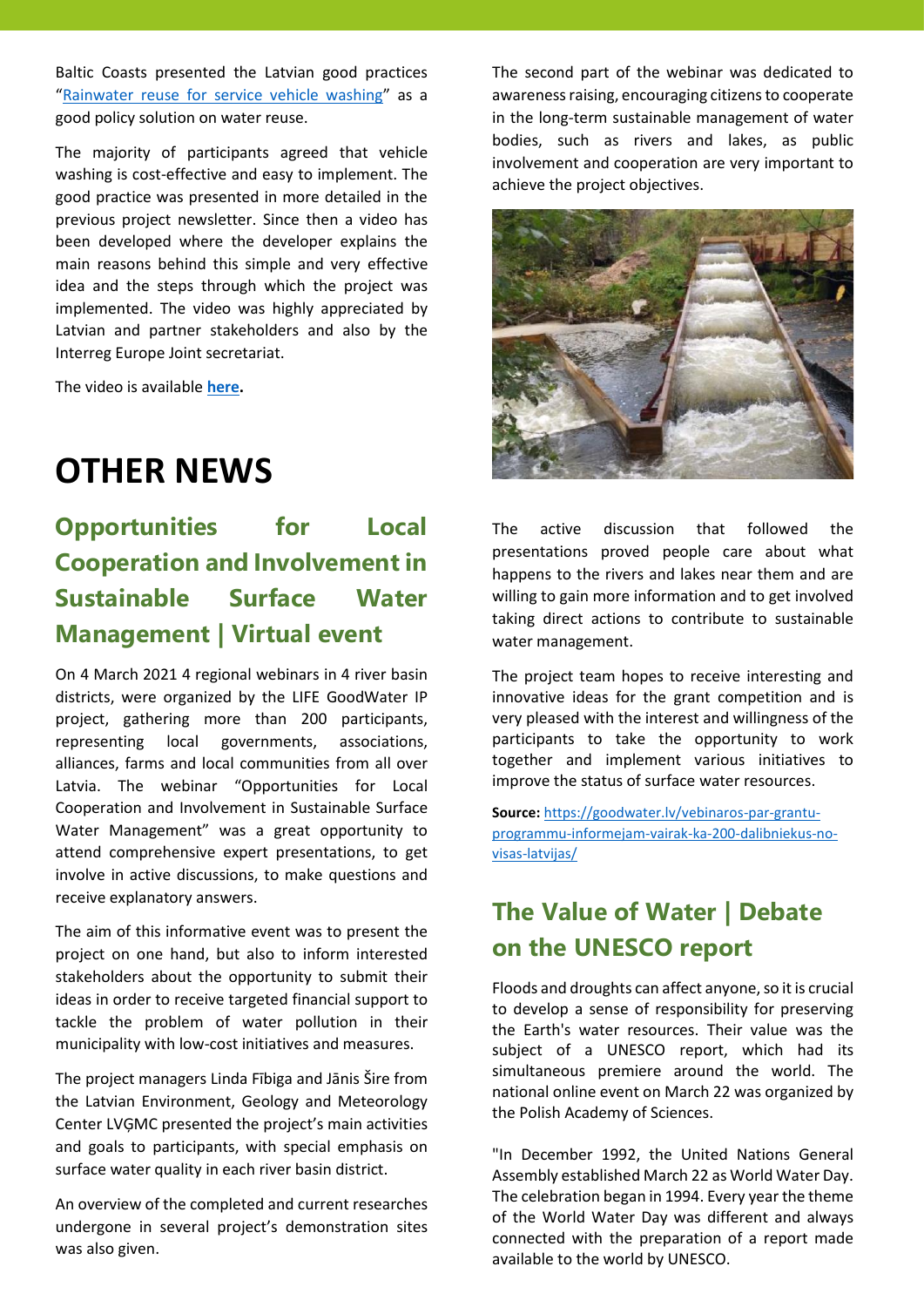For several years, as the Polish Academy of Sciences, we have been organizing this event", recalled Prof. Paweł Rowiński, hydrologist and vice-president of the Polish Academy of Sciences.

"In December 1992, the United Nations General Assembly established March 22 as World Water Day. The celebration began in 1994. Every year the theme of the World Water Day was different and always connected with the preparation of a report made available to the world by UNESCO. For several years, as the Polish Academy of Sciences, we have been organizing this event", recalled Prof. Paweł Rowiński, hydrologist and vice-president of the Polish Academy of Sciences.

The participants of the meeting discussed the price of water and its costs and whether these concepts are the same. Prof. Jerzy Duszynski, president of the Polish Academy of Sciences, noted: "We think of water as something that is natural, available in any quantity. It is not so. Poland has very small water resources. We use a huge part of these resources and, practically speaking, we have no reserves. That is why the Water Day is a day when we care about people who have no access to water, but also about ourselves, because soon we may not have access to clean water".

### **REPORT ASSUMPTIONS**

"Today's topic is <The Value of Water> and what it is to us. Value is not the same as the price of water. We look at the value of water today from five perspectives: environmental, infrastructure, sanitation, economic and cultural." - enumerated Richard Connor, editor and one of the creators of the World Water Development Report.

### **The UN's State of the World's Water Resources 2021 report states that:**

- $\checkmark$  More than 2 billion people live in countries with water scarcity
- $\checkmark$  Between 2009 and 2019, floods killed nearly 55,000 people, affected 103 million people, and caused \$76.8 billion in losses
- $\checkmark$  More than 3 billion people and two out of five health care facilities worldwide lack adequate access to hand hygiene facilities, which is critical to preventing the spread of COVID-19.

"Water is a limited resource. The problem is the uneven distribution of freshwater and its increasing consumption. Increased water abstraction leads to depletion of many aquifers.

The report estimates that at the moment 30 percent of the world's groundwater is depleted," explained Dr. Iwona Wagner, a lecturer at the University of Łódź, who presented the UNESCO report.

"The creators of the report noted fundamental challenges, such as reconciling different water values and integrating them into decision-making, developing a common inclusive approach and incorporating its conclusions into fair, equitable planning and decisionmaking processes."

### **The value of the clean Baltic Sea**

Dr. Krzysztof Berbeka from Jagiellonian University discussed the issue of the value of the clean Baltic Sea the concept of price and value in relation to water resources. In his opinion, assigning an economic value to water resources is justified because it helps to assess whether the implementation of a given project will increase social welfare.

"Valuing the Baltic Sea can postpone European Union regulations that are unfavorable to Poland, strengthen our country's negotiating position, and influence the benefit-cost calculus, which changes depending on the scale - global, European or national. It will also allow for better allocation of public funds and meaningful comparison of project costs," said Dr. Krzysztof Berbeka.

#### **Losses and interests**

Dr. Mateusz Grygoruk from the Warsaw University of Life Sciences (SGGW) warned that polluting the environment is against economic, social and natural interests. "Removal of greenery causes large losses. An effective method of preserving the value of rivers is renaturalization, i.e. restoring their natural shape and restoring wetlands - creating marshy buffer zones" - he argued and added: "If we do not start implementing modern methods of water management, it will be much more difficult in a few years. When making water management decisions, it is important to be aware of the processes taking place, the possible risks and climate change."

#### **Water resources management**

Dr. Krzysztof Niedziałkowski of the Institute of Philosophy and Sociology of the Polish Academy of Sciences and the Institute of Mammal Biology of the Polish Academy of Sciences presented a socio-political perspective on water resources management.

"Water co-management is the result of complex interactions at different scales and between different actors. In addition to technical aspects, attention should also be paid to social aspects. Good co-management should presuppose participation, transparency, accountability, coherence, responsiveness, equity and ethics," enumerated Dr. Krzysztof Niedziałkowski. "The emerging conflicts and discussions around water fill me with optimism - Polish society is beginning to recognize the value of water and the fact that decisions related to it affect local communities. As a result, we are more willing to express our opinions and join the debate on water management," he argued.